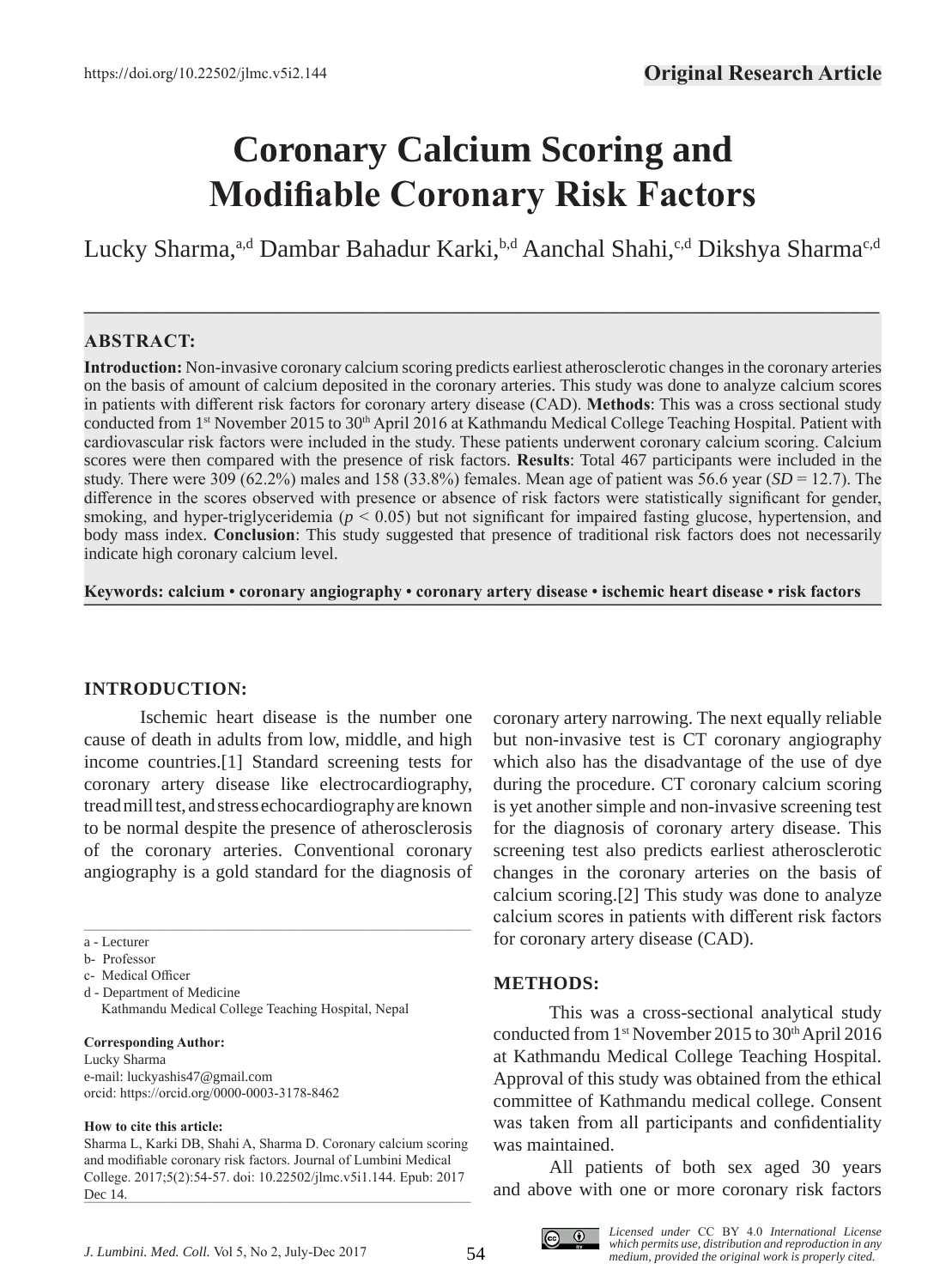undergoing Coronary Angiography was included for the study. Patients who were not willing to give consent and having abnormal calcium metabolism like parathyroid disorders were excluded from this study.

Toshiba™ 64-slice CT scanner of Advanced Imaging Center was used for coronary calcium scoring. Agatston score was calculated. Agatston score is a semi-automated tool to calculate a score based on the extent of coronary artery calcification detected by an unenhanced low-dose CT scan which was routinely performed in patients undergoing cardiac CT. Due to an extensive body of research, it allows for an early risk stratification as patients with a high Agatston score (>160) have an increased risk for a major adverse cardiac event (MACE).[3] The scanning was done and reported by radiologist under standard condition.

The calculation was based on the weighted density score given to the highest attenuation value (HU) multiplied by area of the calcification speck. Weighted density score for highest attenuation value was graded as:

> 130-199 HU: 1 200-299 HU: 2 300-399 HU: 3  $\geq$  400 HU : 4

Study variables were: Age, sex, weight in Kg, height in cm, and Body Mass Index (BMI) in Kg/m2 . Coronary artery risk factors considered were: Hypertension (> 140/90 mmHg), impaired fasting blood glucose (IFG  $> 100$ mg/dl), Smoking( $> 100$ cigarettes/year), hyper-triglyceridemia (triglyceride  $> 150 \text{ mg/dl}$ , and BMI  $> 25 \text{ kg/m}^2$  as in study done by Nadeem M. et al.[4]

Univariate analysis was done to see the relationship between independent variables and outcome variable. The outcome variable was a low (up to 160) or a high  $(> 160)$  Agatston score. Statistical package for Social Science (SPSS-16) was used for data entry. Range, mean, and standard deviation were computed to describe the characteristics of data. Continuous variables were expressed as mean and standard deviation, and categorical baseline data were used in number and percentage. *Chi-square* test was used to analyze relationship between categorical data. *P* value less than 0.05 was considered as significant.

# **RESULTS:**

Total 467 participants were included in the study. Forty nine (10.5%) patient had Agatston score more than 160. There were 309 (62.2%) male and 158 (33.8%) female. Mean age of patients was 56.6 year  $(SD = 12.7)$ . One hundred thirty four  $(28.7%)$ were smoker, 149 (31.9%) said that they take alcohol, 343(73.4%) had hypertension, and 73 (15.6%) had history of CAD.

Table-1 shows frequency of different variables with categories of Agatston score. It also shows the statistical values which reveal that the relationship of categories of Agatston value was statistically significant with gender, smoking habit, and hyper-triglyceridemia. Male and smoker each had a significantly higher probability of having score > 160 whereas participants with high triglycerides were more likely to have low Agatston score.

*Table* 1*: Relationship between Agatston score category and different parameters (N = 467)*

| Variables          |                  | Agatston<br>score $< 160$<br>$n\left(\%\right)$ | Agatston<br>score $\geq 160$<br>n(%) | <b>Statistics</b>    |
|--------------------|------------------|-------------------------------------------------|--------------------------------------|----------------------|
| Gender             | Male             | 269 (87.7)                                      | 40 (12.3)                            | $X^2 = 5.8$ ,        |
|                    | Female           | 149 (94.3)                                      | 9(5.7)                               | $df=1$ ,<br>$p=0.02$ |
| Smoking            | Smoker           | 108 (80.6)                                      | 26(19.4)                             | $X^2 = 15.8$ ,       |
|                    | Non<br>Smoker    | 310(92.8)                                       | 23(7.2)                              | $df=1,$<br>p<0.001   |
| $IFG^*$            | Yes              | 122 (86.5)                                      | 19(13.5)                             | $X^2=1.9$ ,          |
|                    | N <sub>0</sub>   | 296 (90.8)                                      | 30(9.2)                              | $df=1$ ,<br>$p=0.17$ |
| Hyper-<br>tension  | Yes              | 309 (90.4)                                      | 34(9.6)                              | $X^2=0.4$ ,          |
|                    | N <sub>0</sub>   | 109 (87.9)                                      | 15(12.1)                             | $df=1,$<br>$p=0.4$   |
| $BMI^*$            | Under-<br>weight | 3(60)                                           | 2(40)                                |                      |
|                    | Normal           | 189 (87.1)                                      | 28 (12.9)                            | $p=0.06$             |
|                    | Over-<br>weight  | 171 (92.4)                                      | 14 (7.6)                             | Fisher<br>Exact      |
|                    | Obesity          | 55 (91.7)                                       | 5(8.3)                               |                      |
| Tri-<br>glycerides | <b>Normal</b>    | 290 (87.9)                                      | 40(12.1)                             | $X^2 = 5.3$ ,        |
|                    | Increased        | 130 (94.9)                                      | 7(5.1)                               | $df=1,$<br>$p=0.02$  |

\* Impaired Fasting Glucose; # Body Mass Index

Table-2 shows relationship between categories of Agatston score and participants having either both impaired fasting glucose and hypertension or only one of the two. It reveals that participants having both impaired fasting glucose and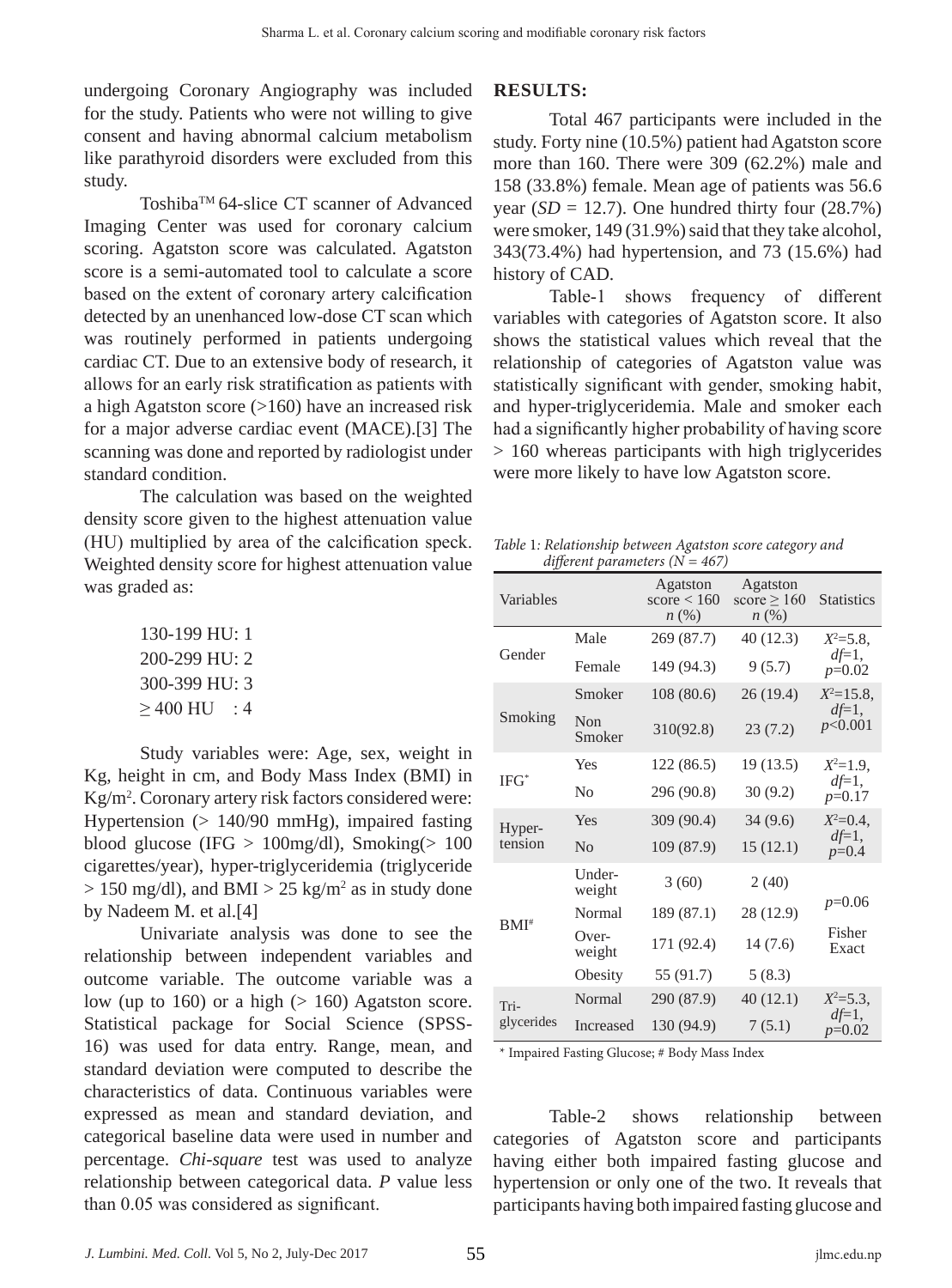*Table* 2*: Agatston score category in patients with either both diabetes and hypertension or only one of those condition*  $(N - 363)$ 

| Risk factors       | <b>Agatston</b> score<br>< 160 | <b>Agatston</b> score<br>>160 | <b>Statistics</b>    |
|--------------------|--------------------------------|-------------------------------|----------------------|
| $IFG^*$ or $HTN^*$ | 265 (84.4%)                    | 49 (15.6%)                    | $X^2=14.9$ .         |
| IFG and HTN        | $30(61.2\%)$                   | 19 (38.8%)                    | $df=1,$<br>p < 0.001 |

\* Impaired Fasting Glucose; # Hypertension

hypertension have significantly higher probability of having high Agatston score  $(>160)$ .

### **DISCUSSION:**

This study showed that coronary calcium scoring was significantly higher in male  $(p = 0.02)$ and smokers ( $p = < 0.001$ ). This suggests that male and smoking, which is traditionally considered as one of the risk factor for acute coronary syndrome, can be expected to have high Agatston score. The significance was also observed with Triglyceride  $(p =$ 0.02). However patients with hyper-triglyceridemia were more likely to have a low Agatston score. This finding might have been affected by confounding factors. Multivariate analysis and a larger sample size can be recommended to further explore this relationship.

This study does not show relationship of Agatston score with other risk factors. Similarly, significantly higher proportion of patients with both IFG and hypertension had higher Agatston score as compared to those with only one of those comorbidity ( $p < 0.001$ ). Coronary calcium scoring has been found to correlate well with plaque burden but not with angiographic luminal narrowing.[5] Eighteen percentage of subjects without coronary risk factors have been found to have coronary plaque.[6] No association has been found between the degree of stenosis and plaque composition or vulnerability. [7] Thus, all of the coronary risk factors included in our study do not essentially state the plaque burden. This study has generated hypothesis that coronary calcium scoring is independent of the coronary risk factor and may not have relationship with plaque or stenosis. Having diabetes or hypertension alone also does not necessarily indicate Agatston score as a high risk for coronary artery disease as compared to those having both of them. So, hypertension, diabetes and coronary calcium might be independent risk factor.

According to WHO estimates, 16.6 million people died of cardiovascular diseases (CVD) in 2001 and developing countries contributed to 78%. About 3.8 million men and 3.4 million women worldwide die each year from coronary artery disease.[8] WHO estimates that nearly 25 million people are expected to die of CVD by 2020.[9] The incidence of coronary artery disease is declining in the developed countries. On the other hand it is increasing in the developing world. There are a very few studies about the prevalence of coronary artery disease in Nepal. A population study at Dharan municipality performed by Vaidya A. et al. revealed the prevalence of coronary artery disease to be 5.7% in adult males of eastern Nepal.[10] So, it is important to find a way to screen coronary heart disease. Traditional risk factors has been an important tool to screen this condition.

There are other standard screening tests for coronary artery disease like electrocardiography, tread mill test, and stress echocardiography. These tests are known to be normal despite the presence of atherosclerosis of the coronary arteries. Conventional coronary angiography is a gold standard for the diagnosis of coronary artery narrowing but it has a disadvantage of being an invasive procedure with a life threatening complication rate of one per thousand.[11] A study suggested that calcium scores can be used to stratify risk factor in asymptomatic patient and is a strong predictor of predictive information beyond the traditional risk factors in different ethnic group.[2] However, in this study having risk factors did not increase calcium score in most cases so it may be hypothesized that coronary calcium score and traditional risk factors might be independent risk factors.

# **Limitation of the study:**

The study has not considered confounding factors like duration and stages of risk factors; change in the nature of disease following medication and significant cardiovascular events in the past. The study has not included all traditional risk factors.

# **CONCLUSION:**

This study generates an important hypothesis that all traditional risk factors does not necessarily indicate coronary calcium at the level which is the risk for coronary artery disease. Higher study is suggested to confirm this finding.